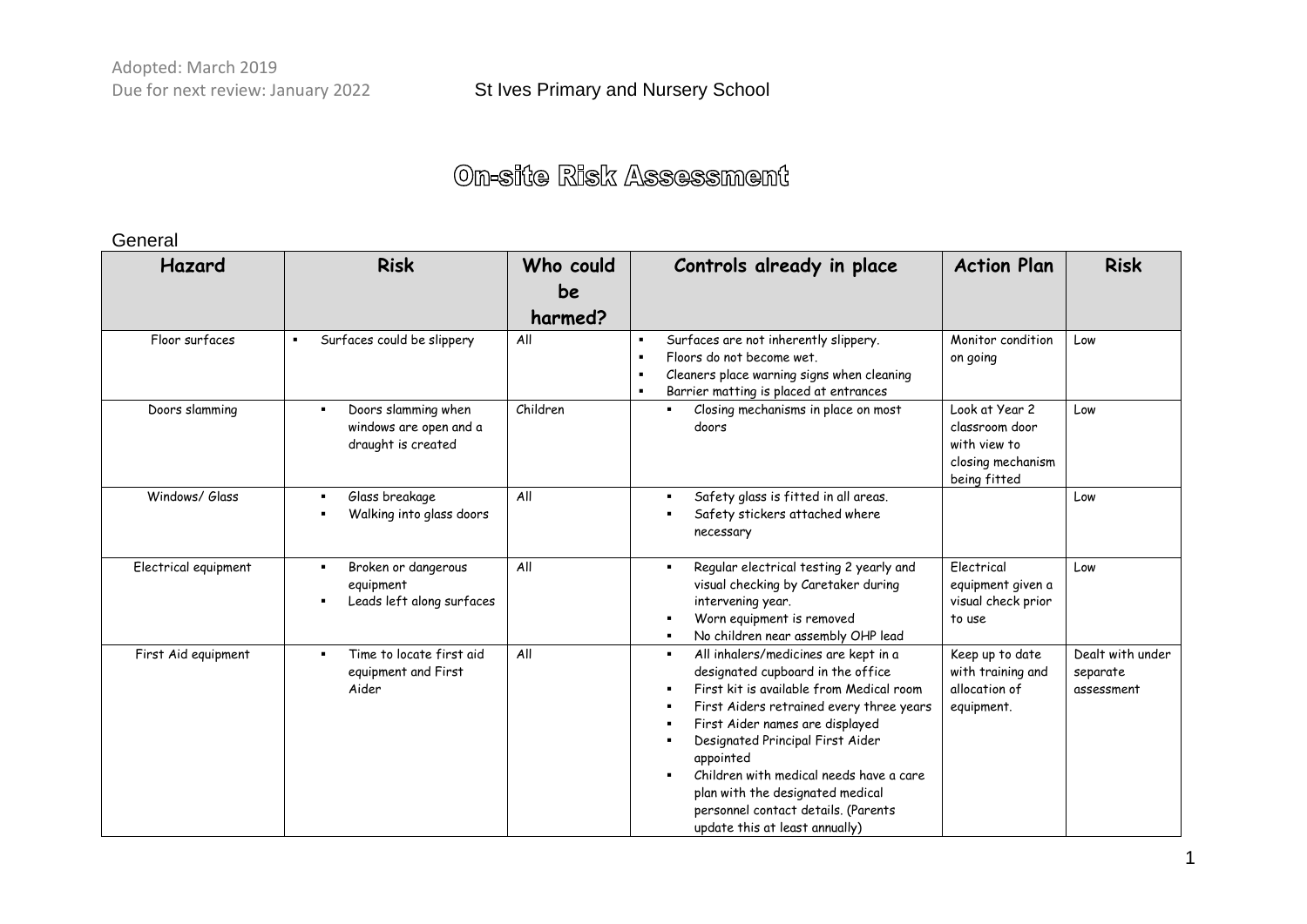### St Ives Primary and Nursery School

|                        |                                                                  |          | Medication is only administered in line<br>$\blacksquare$<br>with the Administering of Medicines<br>Policy                                                                                                 |                                           |                                            |
|------------------------|------------------------------------------------------------------|----------|------------------------------------------------------------------------------------------------------------------------------------------------------------------------------------------------------------|-------------------------------------------|--------------------------------------------|
| General Equipment      | Equipment is used for<br>other than intended<br>purposes.        | Staff    | Equipment is used as instructions and<br>intended purposes.<br>Correct steps are used to reach high<br>places                                                                                              |                                           | Low                                        |
| Adequate Shade         | Large glass areas facing<br>٠<br>direct sunlight                 | All      | Adequate blinds are in place at all<br>$\blacksquare$<br>windows                                                                                                                                           |                                           | Low                                        |
| Unauthorised intruders | Unsupervised contact<br>٠<br>with children                       | Children | Front entrance is protected by an<br>$\blacksquare$<br>electronic entry system.<br>All visitors have to sign in the visitor's<br>$\blacksquare$<br>book.<br>Side gates are locked after registration       | Keep main gate<br>closed at all<br>times. | Dealt with under<br>separate<br>assessment |
| Toilet areas           | Falling unsupervised.<br>٠<br>Taking ill - unsupervised<br>٠     | All      | Toilet areas are in good condition and<br>٠<br>well maintained.<br>Lighting is adequate<br>$\blacksquare$<br>Sanitary ware is clean and safe<br>The area is as odour free as practicable<br>$\blacksquare$ |                                           | Low                                        |
| ICT equipment          | Incorrect positioning<br>٠<br>Back/neck strain<br>$\blacksquare$ | All      | Correct seating is provided.<br>٠<br>Internet safety is reinforced with the<br>children.<br>Staff monitor any Internet use by the<br>children                                                              | Monitor children's<br>posture on going    | Low                                        |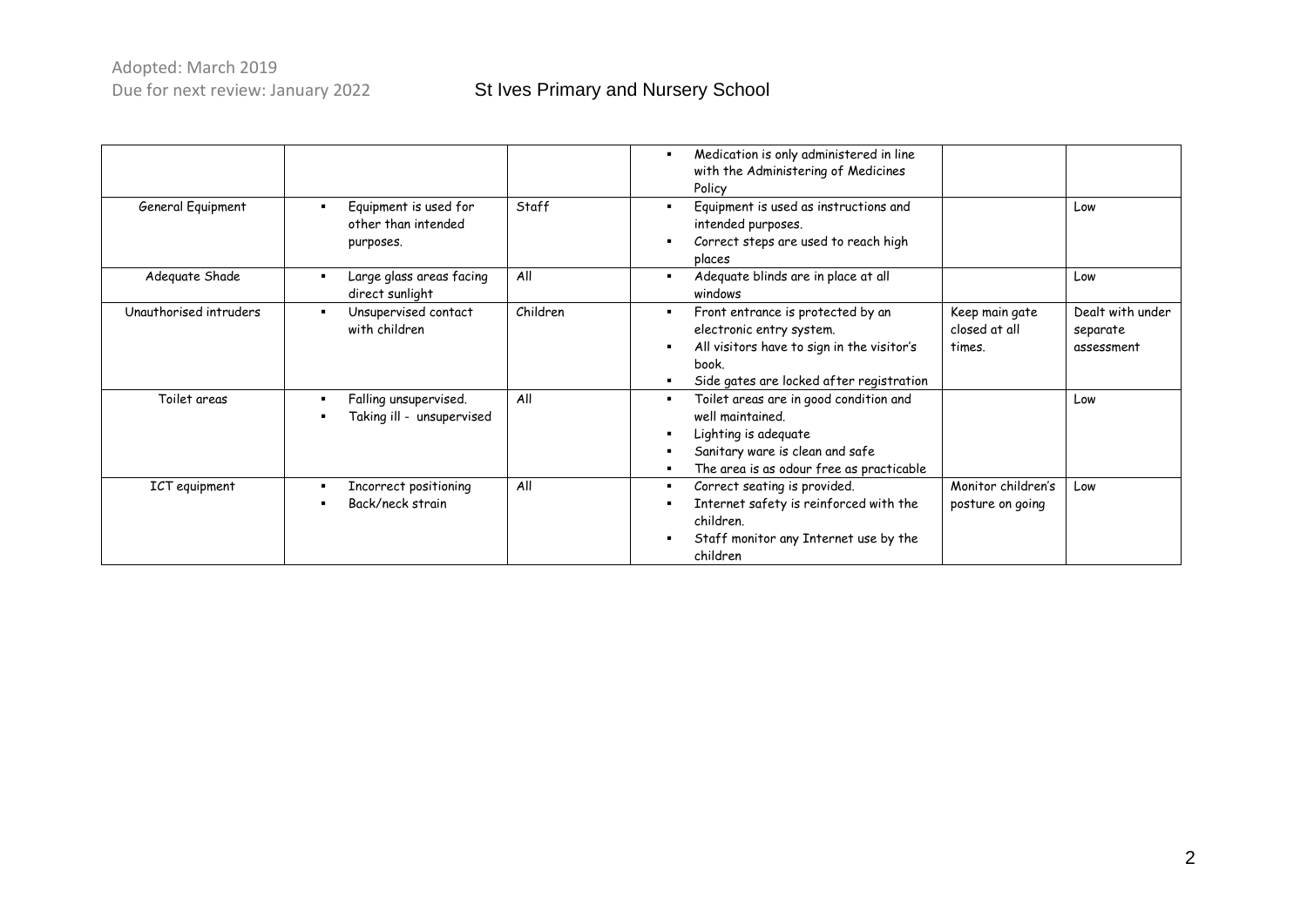#### Outside Areas

| Hazard                                      | <b>Risk</b>                                                                  | Who could<br>be<br>harmed? | Controls already in place                                                                                | <b>Action</b><br>Plan                                                                                                                                                                | <b>Risk</b>                                  |
|---------------------------------------------|------------------------------------------------------------------------------|----------------------------|----------------------------------------------------------------------------------------------------------|--------------------------------------------------------------------------------------------------------------------------------------------------------------------------------------|----------------------------------------------|
| Walkways                                    | Uneven paving                                                                | All                        | Regular checks with referral to Property<br>Surveyor as necessary                                        | Caretaker to<br>visually check<br>areas.                                                                                                                                             | Low                                          |
| Quiet Area                                  |                                                                              | Children                   | Ensure no running<br>$\blacksquare$<br>Regular checks by Governors/ staff/<br>٠<br>grounds men           | Staff on duty to<br>visually check<br>areas.                                                                                                                                         | Low                                          |
| Goal posts                                  | <b>Insecure</b><br>$\blacksquare$<br>Not fixed into ground<br>$\blacksquare$ | Children                   | Move away when not in use.<br>$\blacksquare$<br>Secure with pegs when placed on field.<br>$\blacksquare$ | Grounds men to<br>regularly check                                                                                                                                                    | To check                                     |
| Play ground climbing<br>apparatus           | Falling<br>$\blacksquare$<br>slipping<br>$\blacksquare$                      | Children                   | High level of supervision<br>$\blacksquare$<br>Bark used around some areas- no hard<br>surfaces          | Equipment<br>checked annually<br>by Universal<br>Services.<br>Daily visual<br>check when<br>equipment in use<br>All<br>recommendation<br>s carried out by<br>Wood Themes,<br>Verwood | Dealt with under<br>a separate<br>assessment |
| Wooden seating                              | splinters<br>$\blacksquare$                                                  | Children                   | Monitor playground injuries<br>$\blacksquare$                                                            | Governors to<br>monitor during<br>regular premises<br>tour.<br>Daily visual<br>check when<br>equipment in use                                                                        | Low                                          |
| <b>Boiler House/Electricity</b><br>Cupboard | Fire<br>$\blacksquare$                                                       | All                        | Cupboards locked<br>$\blacksquare$                                                                       | Caretaker to<br>visually check                                                                                                                                                       | Low                                          |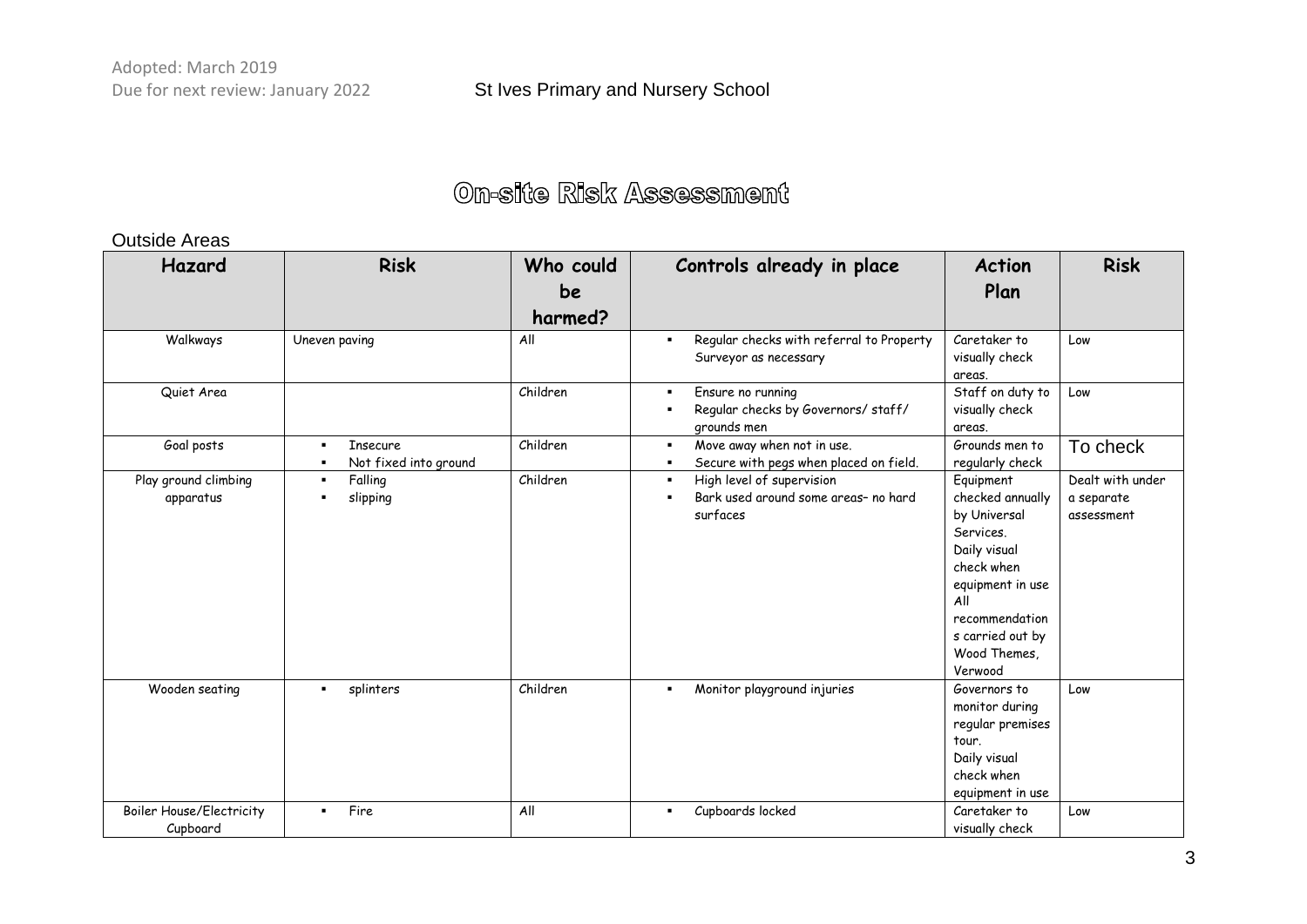### St Ives Primary and Nursery School

| Ceiling tiles/chairs stored in |                                                                                                                   |       |                                                                                                                                                                                                                                                   |                                                                                                        |            |
|--------------------------------|-------------------------------------------------------------------------------------------------------------------|-------|---------------------------------------------------------------------------------------------------------------------------------------------------------------------------------------------------------------------------------------------------|--------------------------------------------------------------------------------------------------------|------------|
| electricity cupboard.          |                                                                                                                   |       |                                                                                                                                                                                                                                                   |                                                                                                        |            |
| Car Park                       | Knocked by cars in car<br>park area                                                                               | Staff | No children enter car park<br>Staff to be aware that there is some<br>traffic at the beginning/ end of the day<br>and lunchtimes.<br>All staff to be aware of risks when<br>entering/ leaving the car park.<br>Main doors kept closed to children | Consider limiting<br>access to school<br>car park at key<br>times and place<br>appropriate<br>signage. | Low-medium |
| Supervision of playground      | Children falling from play<br>٠<br>equipment<br>Children absconding<br>٠<br>Unsafe use of playground<br>equipment |       | High ratio of adults to children during<br>playtimes (at least three adults)<br>Children made aware that they must stay<br>in visible places.<br>Staff to supervise<br>All gates locked to outside areas.                                         |                                                                                                        | Low-medium |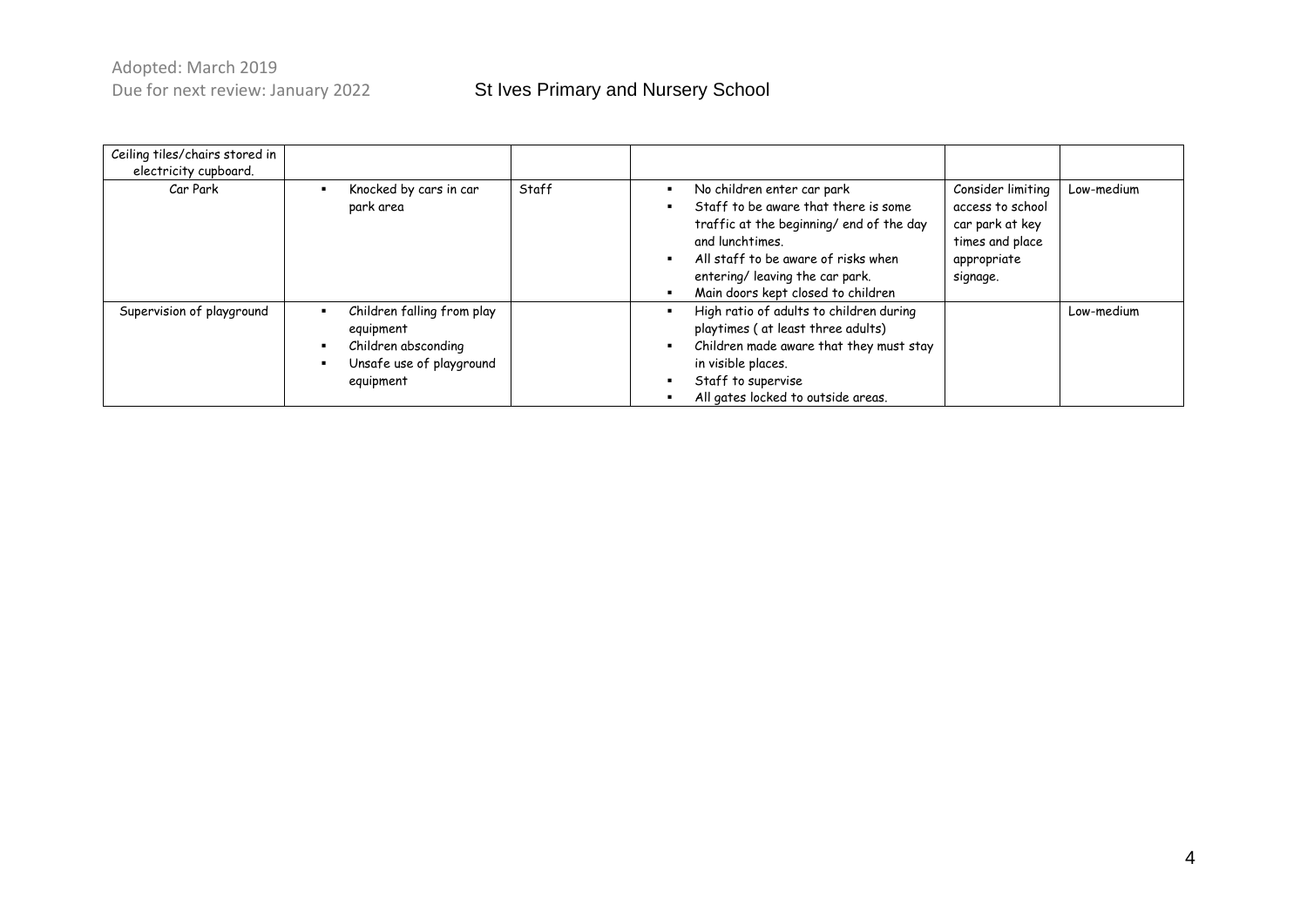Staff

| Hazard                                         | <b>Risk</b>                                                                                                                                          | Who could<br>be<br>harmed? | Controls already in place                                                                                                                                                                                                                                                            | <b>Action Plan</b>                                             | <b>Risk</b>                                          |
|------------------------------------------------|------------------------------------------------------------------------------------------------------------------------------------------------------|----------------------------|--------------------------------------------------------------------------------------------------------------------------------------------------------------------------------------------------------------------------------------------------------------------------------------|----------------------------------------------------------------|------------------------------------------------------|
| Scalding                                       | Hot water heater<br>$\blacksquare$                                                                                                                   | Adults in school           | Warning notice attached to heater<br>$\blacksquare$                                                                                                                                                                                                                                  |                                                                | Low                                                  |
| Lone working                                   | After school work<br>$\blacksquare$<br>/meetings                                                                                                     | Staff                      | Lock main door, use Yale lock on main<br>٠<br>door.<br>Follow lone working policy<br>$\blacksquare$                                                                                                                                                                                  | Any incidences of<br>violence must be<br>immediately reported. | Dealt with<br>under separate<br>risk assessment      |
| Use of ICT equipment                           | Back problems<br>$\blacksquare$<br>Vision problems<br>Over heating laptops<br>Photocopier mal-<br>functioning                                        | All staff                  | Use of correct height desks<br>$\blacksquare$<br>Correct office seating for admin staff<br>Use laptops on a secure surface<br>Photocopier regularly serviced.                                                                                                                        |                                                                | Dealt with<br>under a<br>separate risk<br>assessment |
| <b>Manual Handling</b>                         | Incorrect handling of<br>$\blacksquare$<br>disabled pupils<br>Untrained staff<br>manoeuvring children<br>Staff carrying heavy<br>items incorrectly   | Staff                      | Visits from Manual handling advisor to<br>$\blacksquare$<br>inform staff<br>Staff to carry heavy items in pairs<br>٠<br>Staff not to lift children<br>$\blacksquare$<br>Lunchtime staff to use correct lifting<br>٠<br>procedures for tables and use correct<br>tool to erect tables |                                                                | Dealt with<br>under a<br>separate risk<br>assessment |
| Working at height/ Putting<br>up wall displays | Falling when positioning<br>$\blacksquare$<br>display items on high wall<br>areas<br>Staples injuring person<br>Unstable step<br>ladders/foot stools |                            | Correct steps are available in each class<br>$\blacksquare$<br>Additional stepladder in Art cupboard<br>٠<br>Only use correct tools for the removal of<br>staples, (available from office)<br>Step ladders regularly checked.                                                        |                                                                | Dealt with<br>under a<br>separate risk<br>assessment |
| Hazardous substances.                          | Flammable materials being<br>$\blacksquare$<br>accessible to children                                                                                | All                        | Ensure that all spray paints are beyond<br>$\blacksquare$<br>children's reach and stored in the school<br>office                                                                                                                                                                     |                                                                | Dealt with<br>under a<br>separate risk<br>assessment |
| Intimate care                                  | Inappropriate practices<br>used<br>Staff vulnerable to                                                                                               |                            | Follow Intimate Care Policy<br>$\blacksquare$                                                                                                                                                                                                                                        | Up date training as<br>necessary with<br>Manual Handlina/      | Dealt with<br>under a<br>separate risk               |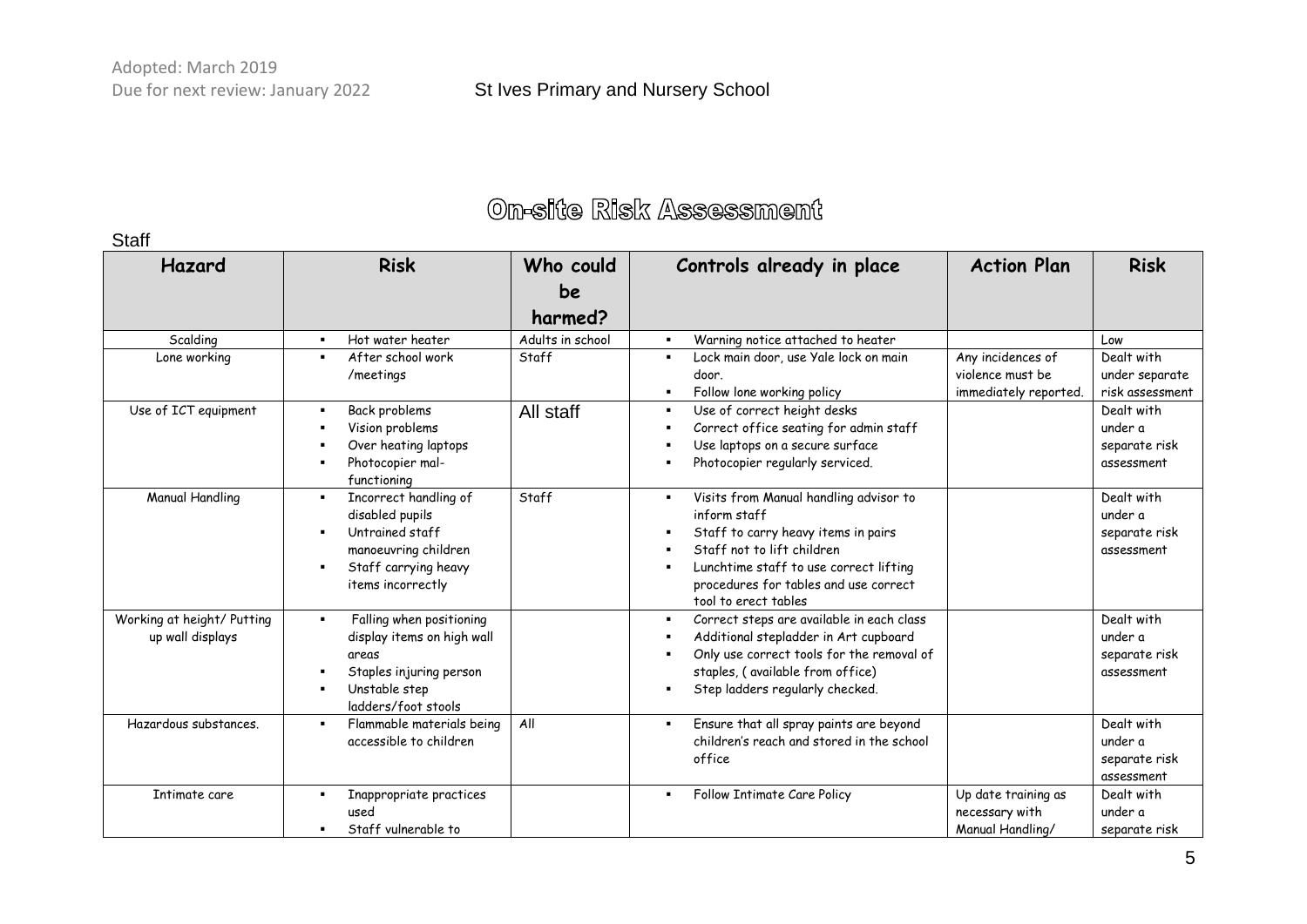|           | allegations                                                          |                                                                                                                                                                                      | SEN Caseworker                                                              | assessment                                           |
|-----------|----------------------------------------------------------------------|--------------------------------------------------------------------------------------------------------------------------------------------------------------------------------------|-----------------------------------------------------------------------------|------------------------------------------------------|
| Restraint | Inappropriate restraint<br>use<br>Staff vulnerable to<br>allegations | Follow Policy for the Use of Physical<br>Intervention and Guidelines for Safer<br><b>Working Practices</b><br>Always ensure two or more staff are<br>present if restraint is needed. | Up date training as<br>necessary with<br>Manual Handling/<br>SEN Caseworker | Dealt with<br>under a<br>separate risk<br>assessment |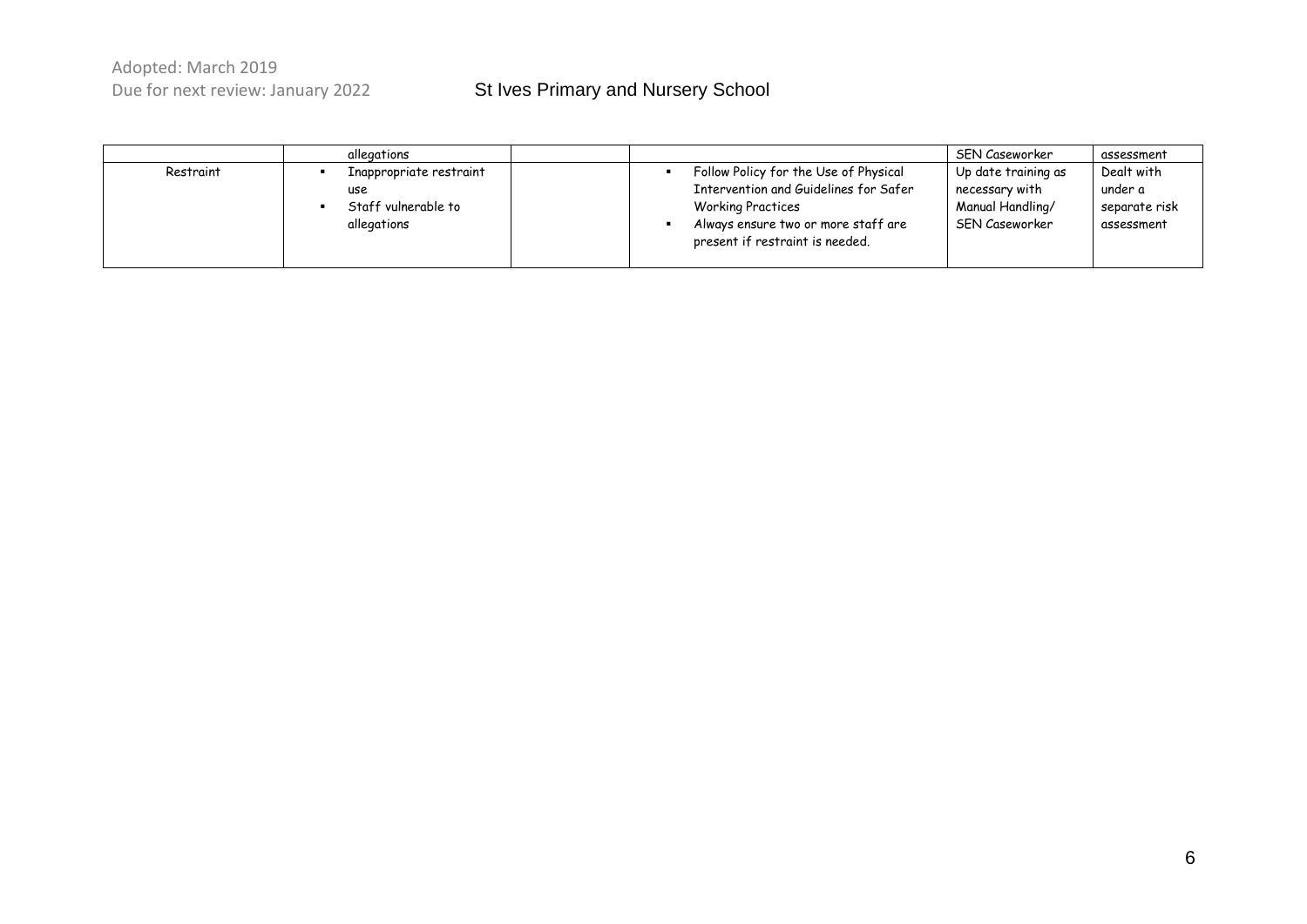# **On-site Risk Assessment**

### Teaching Areas/ School Hall

| Hazard               | <b>Risk</b>                                                                                                                                                         | Who could be | Controls already in                                                                                                                                                                                                        | <b>Action</b>                              | <b>Risk</b> |
|----------------------|---------------------------------------------------------------------------------------------------------------------------------------------------------------------|--------------|----------------------------------------------------------------------------------------------------------------------------------------------------------------------------------------------------------------------------|--------------------------------------------|-------------|
|                      |                                                                                                                                                                     | harmed?      | place                                                                                                                                                                                                                      | Plan                                       |             |
| PE equipment         | Worn areas on<br>upholstered parts<br>Wall climbing equipment<br>could become unstable<br>Floor not clean and clear<br>of debris<br>PE mats not stored<br>correctly | Children     | Annual PE Equipment<br>$\blacksquare$<br>check<br>Teachers to check floor<br>and equipment before<br>use.<br>PE mats in correct mat<br>store in PE Cupboard<br>Adults only in cupboard<br>$\blacksquare$                   |                                            | Low         |
| Slippage             | Falling on wet surfaces                                                                                                                                             | All          | Lunchtime supervisors to<br>$\blacksquare$<br>clear lunchtime debris<br>from floors and ensure<br>the floors are dry.                                                                                                      |                                            | Low         |
| Trip Hazard          | Stored equipment<br>blocking walkway areas<br>Electrical cables from<br>OHP                                                                                         | All          | Staff to ensure stored<br>$\blacksquare$<br>equipment is placed out<br>of general walk way<br>areas.<br>A cable cover is used<br>fort OHP leads during<br>assembly                                                         | Monitor the use<br>of wheeled<br>vehicles. | Low         |
| Science/DT equipment | Cutting, equipment used<br>as a weapon, scalding                                                                                                                    |              | All potentially dangerous<br>$\blacksquare$<br>items are stored out of<br>immediate reach<br>High supervision and<br>clear instructions to<br>children when using hot<br>liquid<br>Goggles to be used<br>where appropriate |                                            | Low         |
| Art equipment        | Items used<br>inappropriately and<br>without supervision                                                                                                            |              | Art cupboard to be used<br>$\blacksquare$<br>by adults only<br>Metallic spray paint to<br>stored on a high shelf.                                                                                                          |                                            | Low         |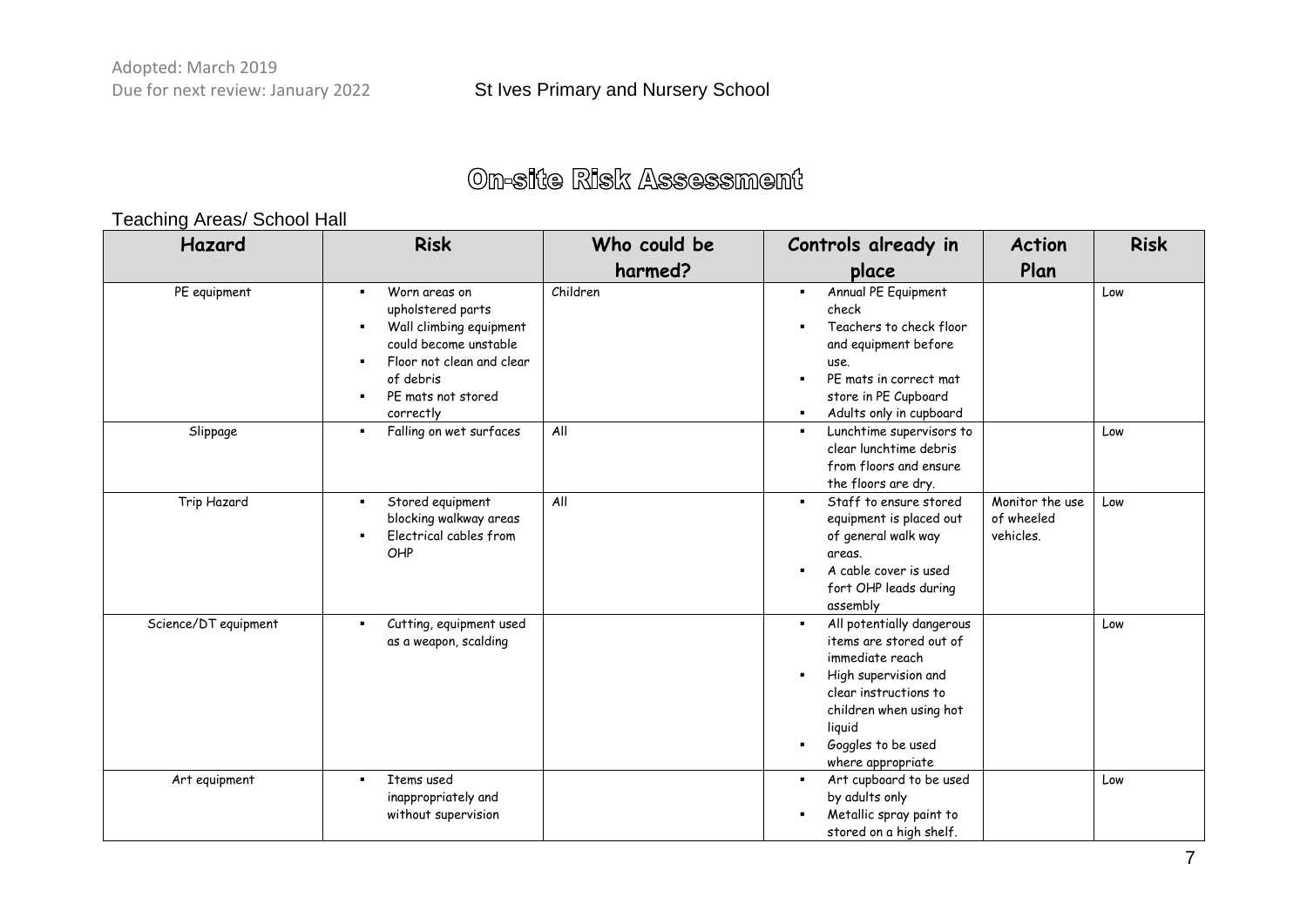| Cooking | Scalding, burning, fire, |  | High supervision and     | On-going   | Low-medium |
|---------|--------------------------|--|--------------------------|------------|------------|
|         | cutting,                 |  | clear instructions to    | monitoring |            |
|         |                          |  | children when using hot  |            |            |
|         |                          |  | The working area is away |            |            |
|         |                          |  | from the stove.          |            |            |
|         |                          |  | A designated member of   |            |            |
|         |                          |  | staff to check items in  |            |            |
|         |                          |  | the oven at set times.   |            |            |
|         |                          |  | Children not admitted to |            |            |
|         |                          |  | kitchen area             |            |            |
|         |                          |  | Mobile cooker            |            |            |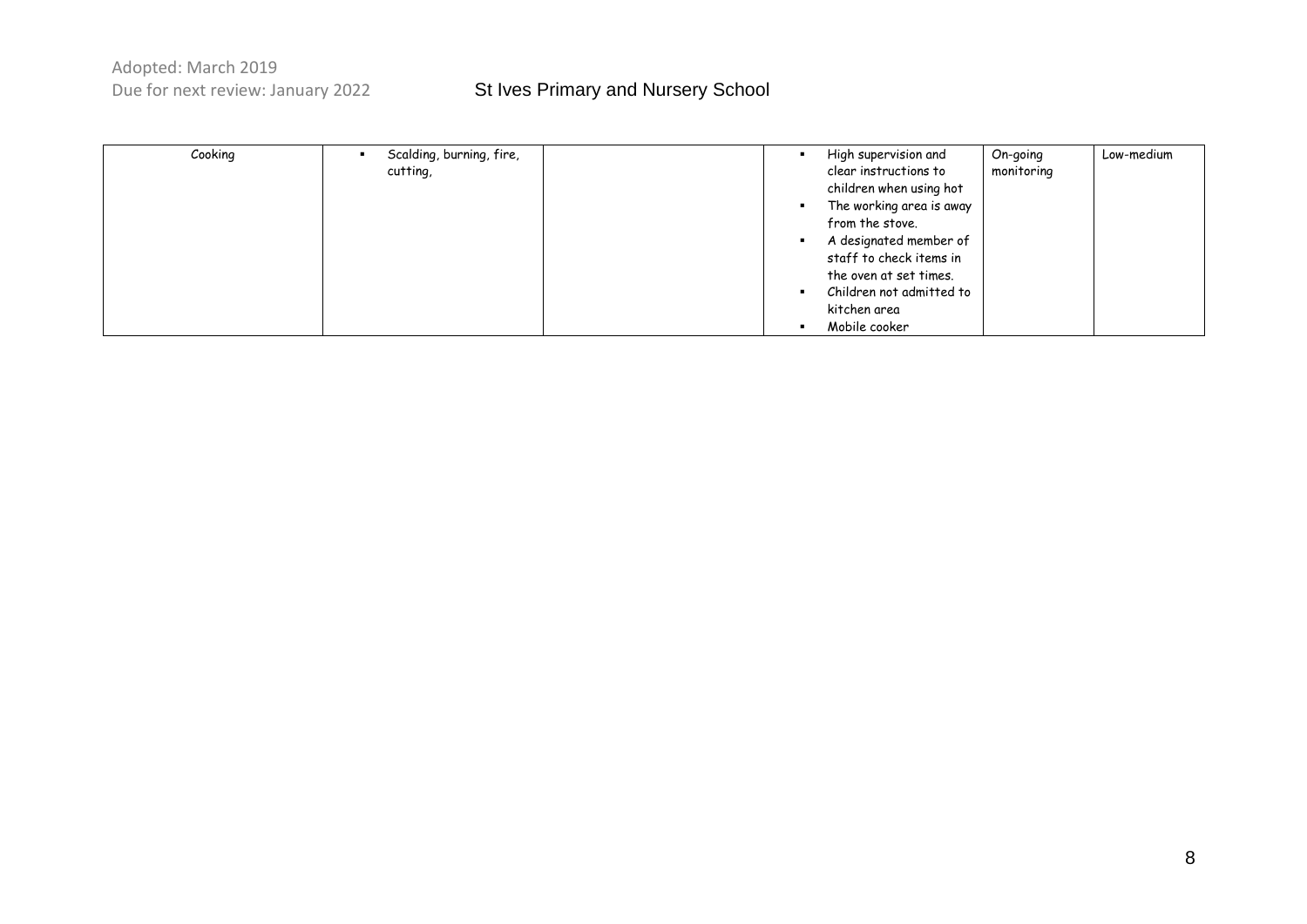# On-site Risk Assessment

### Cleaners/ Caretaking

| Hazard                                | <b>Risk</b>                                                                                              | Who could be                                             | Controls already in                                                                                                                                            | <b>Action</b>                                                                   | <b>Risk</b>                                          |
|---------------------------------------|----------------------------------------------------------------------------------------------------------|----------------------------------------------------------|----------------------------------------------------------------------------------------------------------------------------------------------------------------|---------------------------------------------------------------------------------|------------------------------------------------------|
|                                       |                                                                                                          | harmed?                                                  | place                                                                                                                                                          | Plan                                                                            |                                                      |
| Chemicals                             | Chemical substances<br>used incorrectly                                                                  | Cleaning/ Caretaking staff<br>Teaching and Support staff | All hazardous materials<br>are stored in the<br>cleaning cupboard.                                                                                             | Ensure all<br>unused chemical<br>materials are<br>destroyed                     | Dealt with<br>under a<br>separate risk<br>assessment |
| Hazardous substances                  | Staff not aware of risk<br>associated with some<br>substances<br>Incorrect use of<br>hazardous materials | Cleaning/ Caretaking staff                               | Gloves to be worn when<br>$\blacksquare$<br>using hazardous<br>materials.<br>Hazardous materials are<br>stored out of general<br>reach in a locked<br>cupboard | Complete<br>COSHH forms<br>for each<br>hazardous<br>substance used<br>in school | Dealt with<br>under a<br>separate risk<br>assessment |
| Heavy items                           | Incorrectly lifting heavy<br>items.<br>Heavy items falling from<br>high shelves                          | Cleaning/ Caretaking staff                               | Use correct lifting<br>$\blacksquare$<br>posture when moving<br>heavy items.<br>Store heavy items on<br>$\blacksquare$<br>ground or lower shelves.             | Ensure all heavy<br>items are not<br>placed at height                           | Dealt with<br>under a<br>separate risk<br>assessment |
| Swimming Pool<br>Hazardous substances |                                                                                                          |                                                          | ٠                                                                                                                                                              |                                                                                 | Dealt with<br>under a<br>separate risk<br>assessment |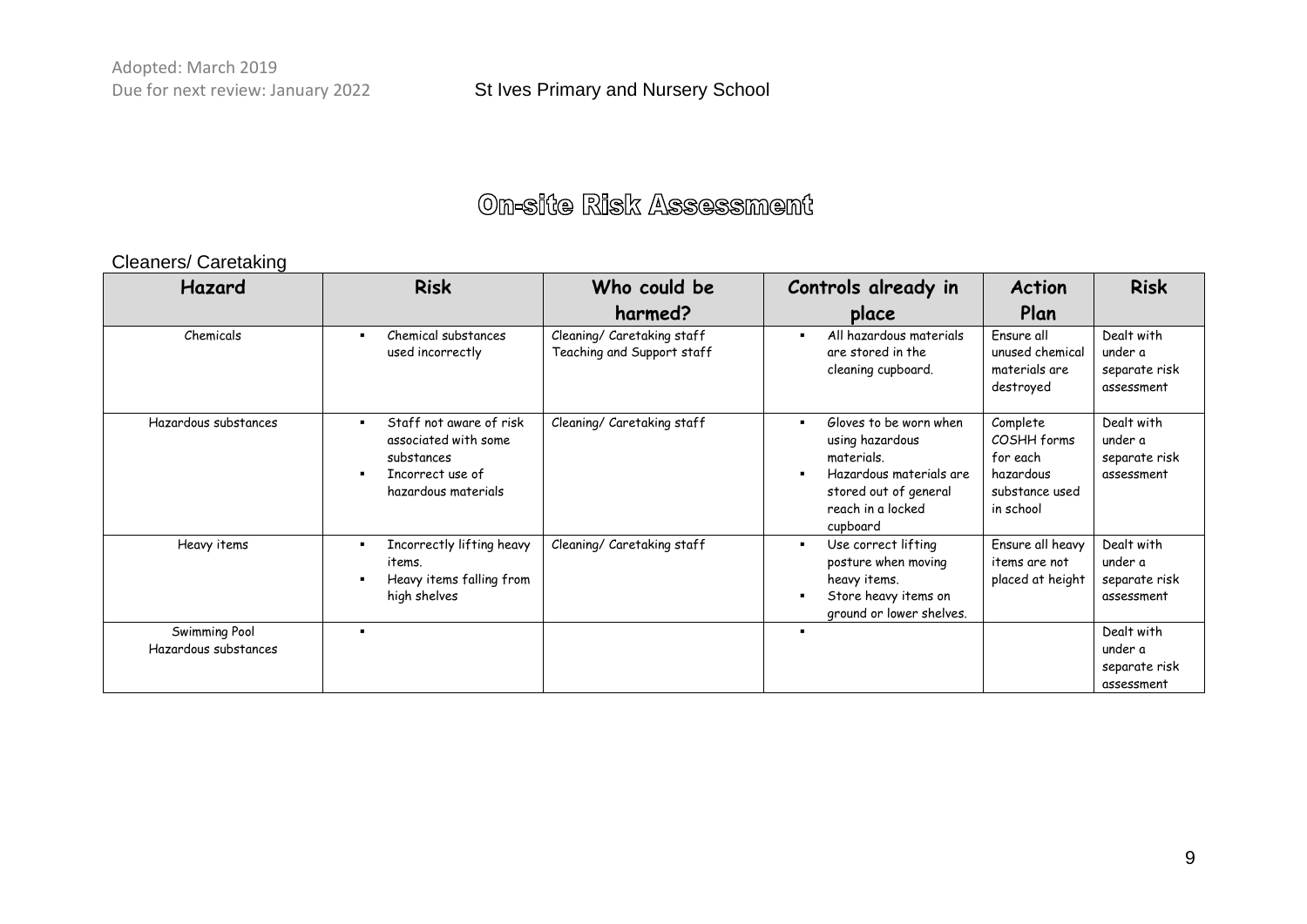#### St Ives Primary and Nursery School

#### St Ives First School

### On-site Risk Assessment

Hazardous Substances to be kept locked in the cleaners' cupboard

COSHH reports from manufacturers kept in red COSHH file on shelf in cleaning cupboard.

All hazardous materials are not to be used during 9-3pm. Care must be taken during after school club periods, Shield/ Lifeguard and Viakal can be used during after school club time under the supervision of the cleaning staff. Items must not be left unattended.

| Hazard            | <b>Risk</b>           | Who could be | Controls already in                                     | <b>Action</b>                    | <b>Risk</b>                 |
|-------------------|-----------------------|--------------|---------------------------------------------------------|----------------------------------|-----------------------------|
|                   |                       | harmed?      | place                                                   | Plan                             |                             |
| Shield/ Lifeguard | Irritant<br>Flammable | Cleaners     | Wear gloves<br>Do not mix with other                    | Do not transfer<br>to unlabelled | Dealt with<br>under a       |
| Viakal            | Irritant              |              | cleaning items<br>Follow manufacturer's<br>instructions | containers.                      | separate risk<br>assessment |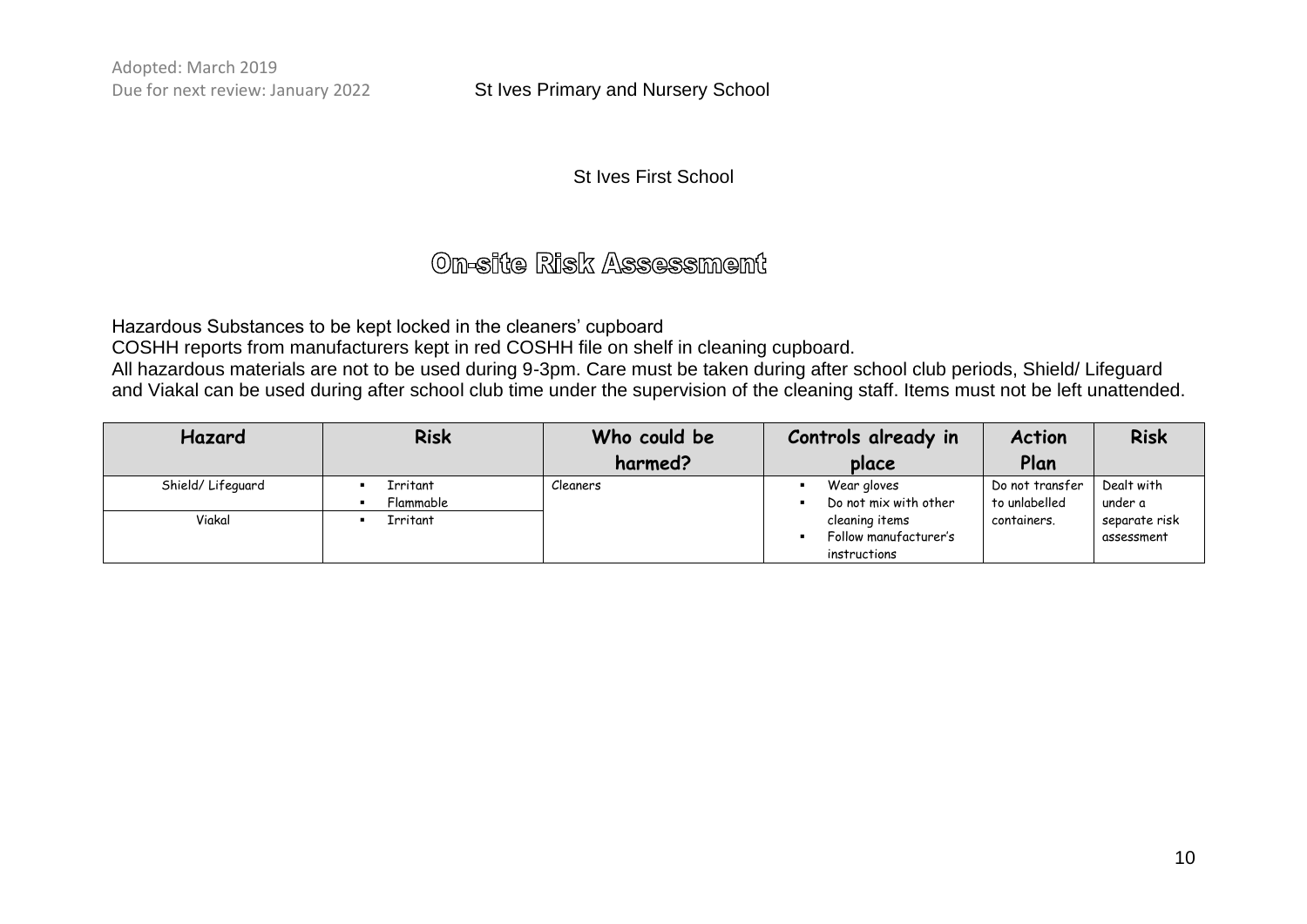#### School Events

| Hazard                        | <b>Risk</b>                                                                                                                                   | Who could be    | Controls already in                                                                                                                                                                                                                                                                                                                                                                                                                                                                 | <b>Action</b>                                 | <b>Risk</b>                                          |
|-------------------------------|-----------------------------------------------------------------------------------------------------------------------------------------------|-----------------|-------------------------------------------------------------------------------------------------------------------------------------------------------------------------------------------------------------------------------------------------------------------------------------------------------------------------------------------------------------------------------------------------------------------------------------------------------------------------------------|-----------------------------------------------|------------------------------------------------------|
|                               |                                                                                                                                               | harmed?         | place                                                                                                                                                                                                                                                                                                                                                                                                                                                                               | Plan                                          |                                                      |
| School Disco                  | Falling, slipping,<br>п<br>inappropriate running,<br>children absconding,                                                                     | Children, staff | Entrance via ticket only<br>$\blacksquare$<br>which is checked on<br>entry against prepared                                                                                                                                                                                                                                                                                                                                                                                         | Monitor and<br>review following<br>each event | Dealt with<br>under a<br>separate risk               |
| See separate Disco assessment | choking, fire                                                                                                                                 |                 | lists.<br>High adult supervision<br>$\blacksquare$<br>and modelling of<br>appropriate behaviour<br>Any slippages from<br>$\blacksquare$<br>drinks or food items are<br>immediately cleared.<br>Down time for enjoying<br>refreshments to reduce<br>choking/ slippage risk                                                                                                                                                                                                           |                                               | assessment                                           |
| Christmas Fayre               | Falling, slipping,<br>$\blacksquare$<br>inappropriate running,<br>children absconding,<br>choking, unknown adults<br>in building, theft, fire | All             | All designated helpers<br>$\blacksquare$<br>are CRB checked.<br>All children remain under<br>the supervision of staff<br>unless signed out by<br>parent/carer.<br>All teachers ensure that<br>parents sign out children<br>to visit fayre with<br>parents.<br>Any slippages from<br>$\blacksquare$<br>drinks or food items are<br>immediately cleared.<br>All adults enter the<br>fayre through<br>appropriate hall door.<br>All monies are regularly<br>collected and put in safe. | Monitor and<br>review following<br>each event | Dealt with<br>under a<br>separate risk<br>assessment |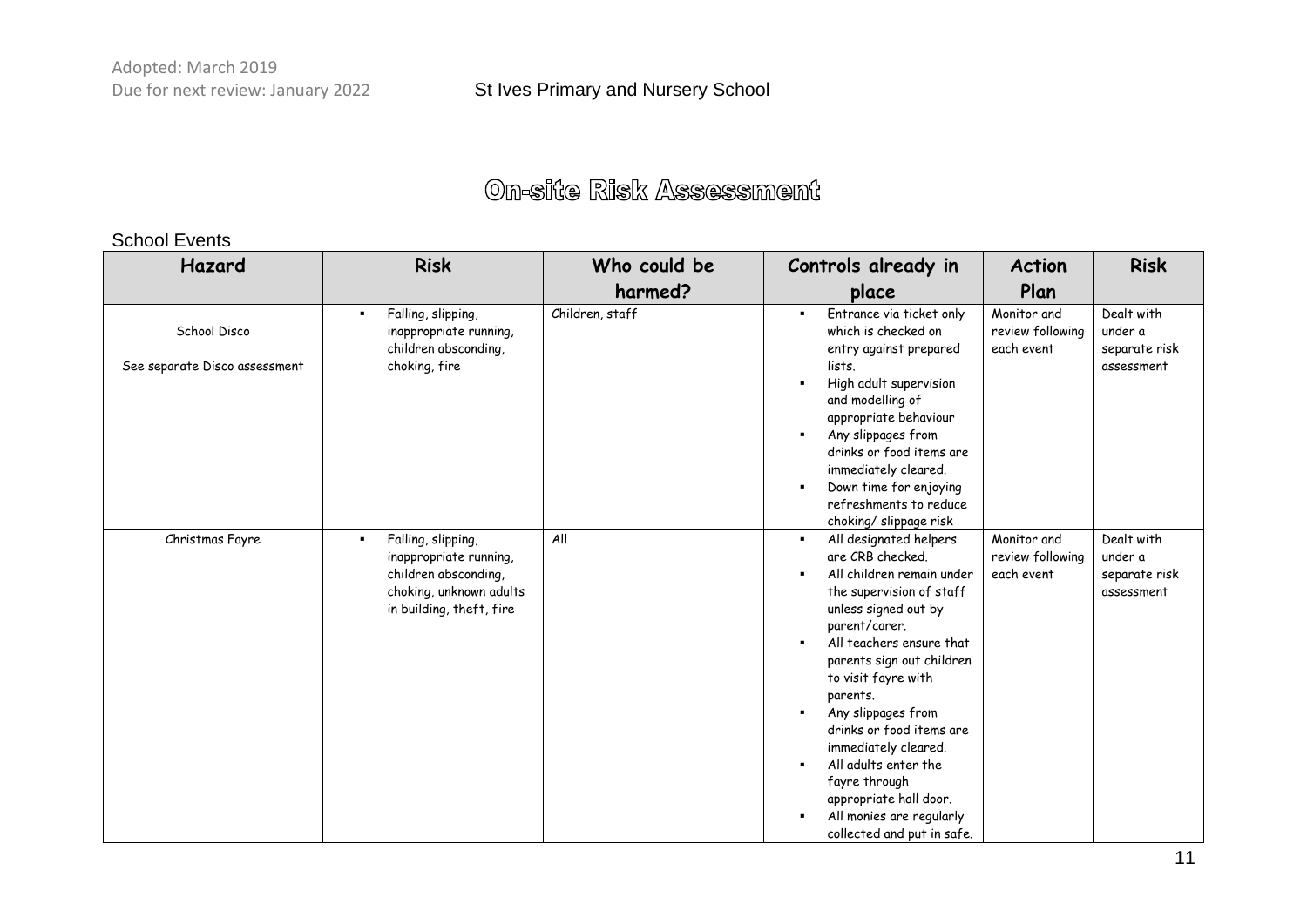| Christmas Play                                  | Falling, slipping,<br>inappropriate running,<br>children absconding,<br>choking, unknown adults<br>in building, theft, fire                                                 |     | Entry is via ticket only<br>$\blacksquare$<br>by one designated<br>entrance.<br>Numbers in hall comply<br>with safety<br>recommendations.<br>Fire exits are clear and<br>٠<br>accessible.<br>Children remain under<br>supervision of staff until<br>the designated end time.                                                                                                                                                      | Monitor and<br>review following<br>each event | Dealt with<br>under a<br>separate risk<br>assessment |
|-------------------------------------------------|-----------------------------------------------------------------------------------------------------------------------------------------------------------------------------|-----|-----------------------------------------------------------------------------------------------------------------------------------------------------------------------------------------------------------------------------------------------------------------------------------------------------------------------------------------------------------------------------------------------------------------------------------|-----------------------------------------------|------------------------------------------------------|
| Christmas Carol Service<br>Walk to local church | Falling, slipping,<br>$\blacksquare$<br>inappropriate running,<br>children absconding,<br>choking, unknown adults<br>in building, fire, accident<br>while walking to church | All | First Aiders to carry<br>$\blacksquare$<br>first aid equipment<br>Appropriate ratio of<br>$\blacksquare$<br>adults to children<br>Staff to wear high<br>$\blacksquare$<br>visibility vests.<br>Children to remain under<br>supervision of staff until<br>normal picking up time at<br>school<br>Class teachers to carry<br>$\blacksquare$<br>attendance sheet<br>register<br>Class teachers to<br>conduct regular head<br>counts. | Monitor and<br>review following<br>each event | Dealt with<br>under a<br>separate risk<br>assessment |
| Visits to local nursing homes                   | Falling, slipping,<br>$\blacksquare$<br>inappropriate running,<br>children absconding,<br>choking, unknown adults<br>in building, fire, accident<br>while walking           | All | First Aiders to carry<br>٠<br>first aid equipment<br>Appropriate ratio of<br>$\blacksquare$<br>adults to children<br>Staff to wear high<br>$\blacksquare$<br>visibility vests.<br>Class teachers to carry<br>attendance sheet<br>register<br>Class teachers to<br>conduct regular head<br>counts.<br>Hygiene standards are                                                                                                        | Monitor and<br>review following<br>each event | Dealt with<br>under a<br>separate risk<br>assessment |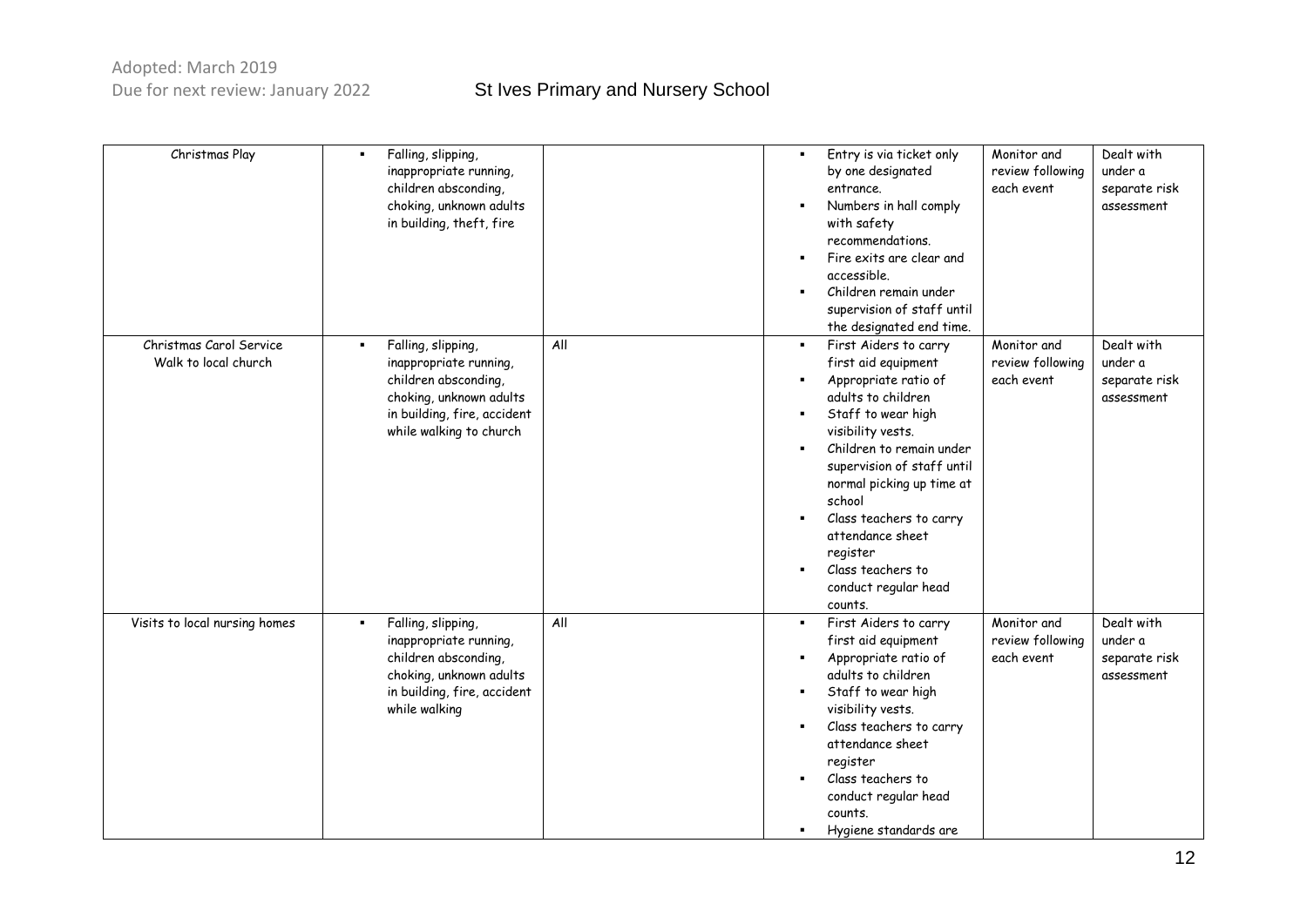|                               |                                                                                                                                                 |     | considered when eating<br>or drinking in site                                                                                                                                                                                                                      |                                               |                                                      |
|-------------------------------|-------------------------------------------------------------------------------------------------------------------------------------------------|-----|--------------------------------------------------------------------------------------------------------------------------------------------------------------------------------------------------------------------------------------------------------------------|-----------------------------------------------|------------------------------------------------------|
| Visits to local garden centre | Falling, slipping,<br>inappropriate running,<br>children absconding,<br>choking, unknown adults<br>in building, fire, accident<br>while walking | All | First Aiders to carry<br>п<br>first aid equipment<br>Appropriate ratio of<br>adults to children<br>Class teachers to carry<br>×<br>attendance sheet<br>register and children are<br>checked on arrival.<br>Parents to remain on site<br>while activity takes place | Monitor and<br>review following<br>each event | Dealt with<br>under a<br>separate risk<br>assessment |
| Strawberry Fair               | . .                                                                                                                                             |     | $\blacksquare$                                                                                                                                                                                                                                                     |                                               | Dealt with<br>under a<br>separate risk<br>assessment |
| <b>Bonfire Night</b>          |                                                                                                                                                 |     | $\blacksquare$                                                                                                                                                                                                                                                     |                                               | Dealt with<br>under a<br>separate risk<br>assessment |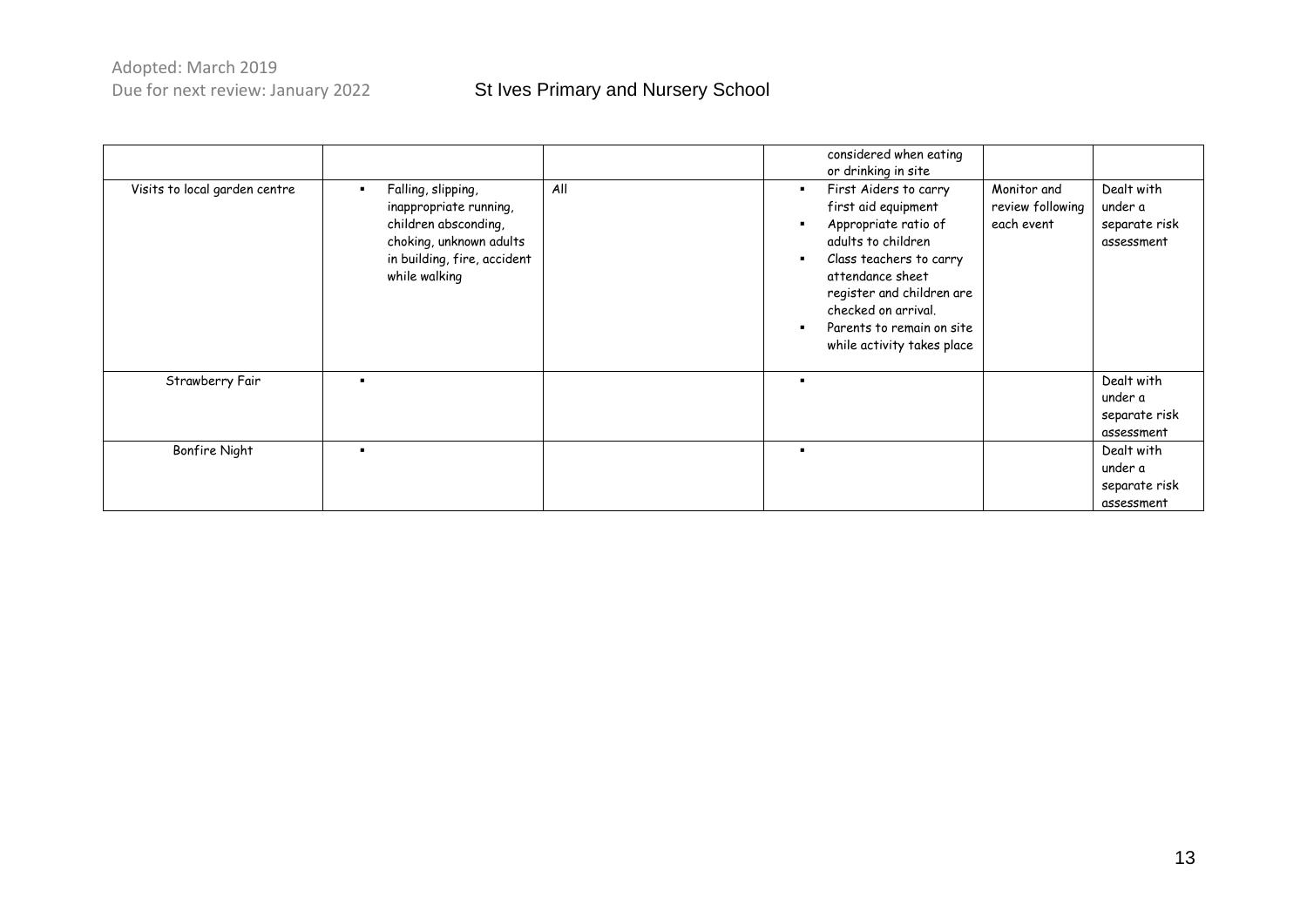#### Kitchen Area/ school meals Preparation

| Hazard                          | <b>Risk</b>                                                                                | Who could be | Controls already in                                                                                                                                                                                                                                                       | <b>Action</b>                                                          | <b>Risk</b> |
|---------------------------------|--------------------------------------------------------------------------------------------|--------------|---------------------------------------------------------------------------------------------------------------------------------------------------------------------------------------------------------------------------------------------------------------------------|------------------------------------------------------------------------|-------------|
|                                 |                                                                                            | harmed?      | place                                                                                                                                                                                                                                                                     | Plan                                                                   |             |
| Scalding, burning               | Hot water, hot food<br>items, hot cooking<br>equipment                                     | All          | Follow safety training.<br>٠<br>Use appropriate<br>٠<br>equipment when handling<br>hot items.<br>Keep children well back<br>when serving food.<br>(Behind serving table)                                                                                                  | Ensure up to<br>date training.<br>Monitor and<br>review<br>procedures. | Low-medium  |
| Cutting, items used as a weapon | Staff accidentally<br>cutting themselves,<br>children accessing<br>inappropriate equipment | All          | Ensure all items are used<br>$\blacksquare$<br>appropriately.<br>All items must be kept<br>$\blacksquare$<br>out of children reach<br>Kitchen staff to check<br>$\blacksquare$<br>any cuts with named<br>First Aider at Work and<br>cover any cuts with blue<br>plasters. |                                                                        | Low         |
| Transferral of germs            | Spreading germs                                                                            | All          | Follow safety food<br>$\blacksquare$<br>preparation advice<br>Kitchen staff must not<br>$\blacksquare$<br>be in school until at least<br>24 hours following a<br>stomach upset.                                                                                           | Monitor<br>sickness                                                    | Low         |
| Slippage, trip                  | Slippage on food items,<br>trip on electrical or food<br>prep items.                       |              | Clear any spillages<br>$\blacksquare$<br>immediately, ensure that<br>food prep equipment is<br>placed safely.                                                                                                                                                             | Monitor                                                                | Low         |